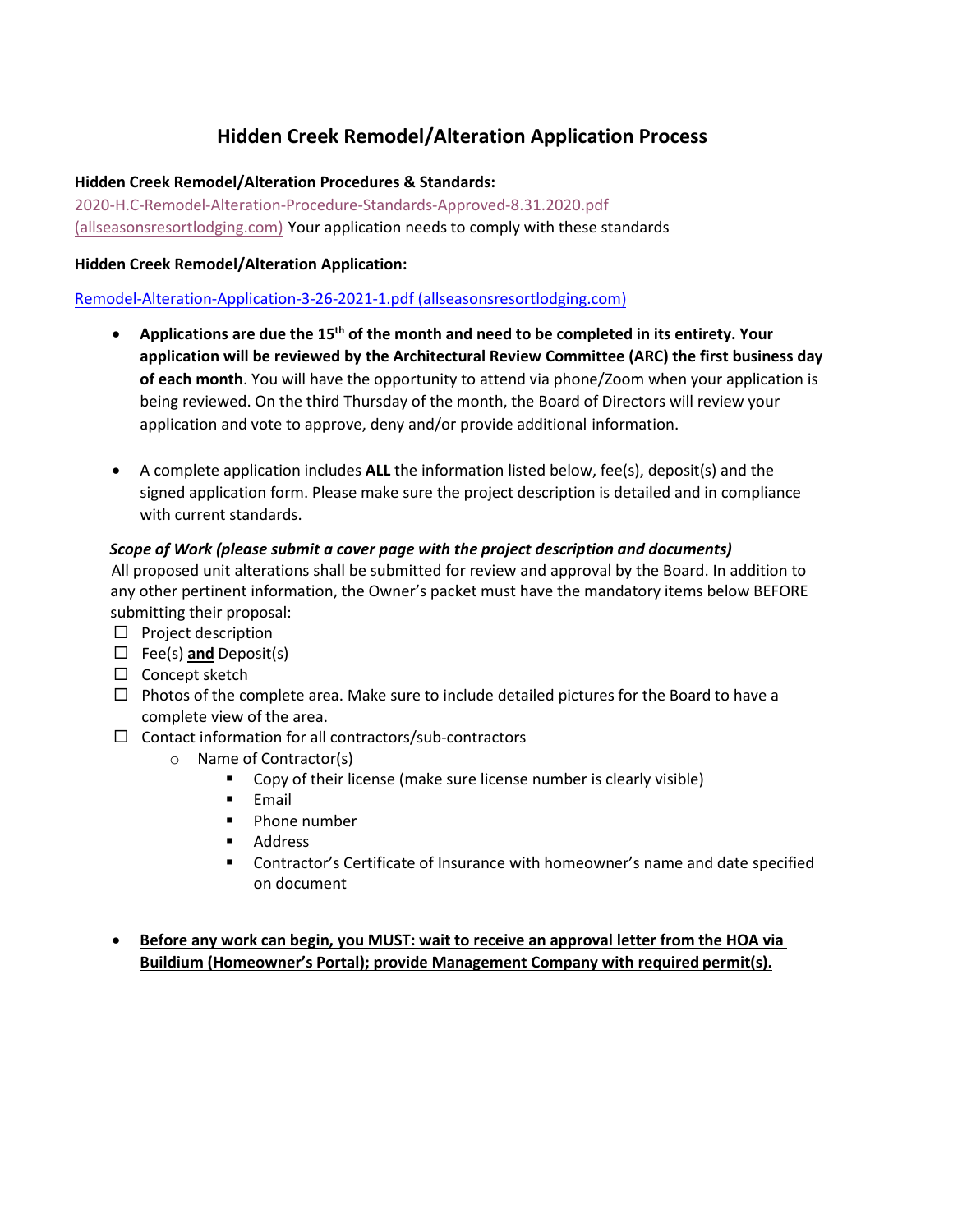## **REMODEL / ALTERATION APPLICATION**

*Hidden Creek at the Canyons Owners Association*

Please return completed and signed Application to All Seasons HOA Management c/o Carissa Nosack at 1794 Olympic Parkway, Suite 200, Park City, UT 84098 for consideration by the Board for approval.

## **APPLICANT**

| Name                    | Date  |  |
|-------------------------|-------|--|
| <b>Property Address</b> |       |  |
| <b>Mailing Address</b>  |       |  |
| Email                   | Phone |  |

## **ALTERATION**

| Description of Alteration<br>$("Alternion")^*$ |                                                |            |                |
|------------------------------------------------|------------------------------------------------|------------|----------------|
| Cost of Alteration                             | The estimated cost of the alterations is:      | S          |                |
| Permits                                        | I have/will obtain all required permits        | Yes        | N <sub>o</sub> |
| Payment of Assessments                         | I certify that I am current on all assessments | <b>Yes</b> | N <sub>o</sub> |
| <b>Alteration Documents</b>                    | I have attached all related documents          | Yes        | N <sub>o</sub> |
| Deposit**                                      | Deposit paid in conjunction w/ Application     | Yes        | N <sub>0</sub> |

(*Complete all of the following that may apply with applicable license numbers*)

| Architect           | Phone |  |
|---------------------|-------|--|
| Landscape Architect | Phone |  |
| Engineer            | Phone |  |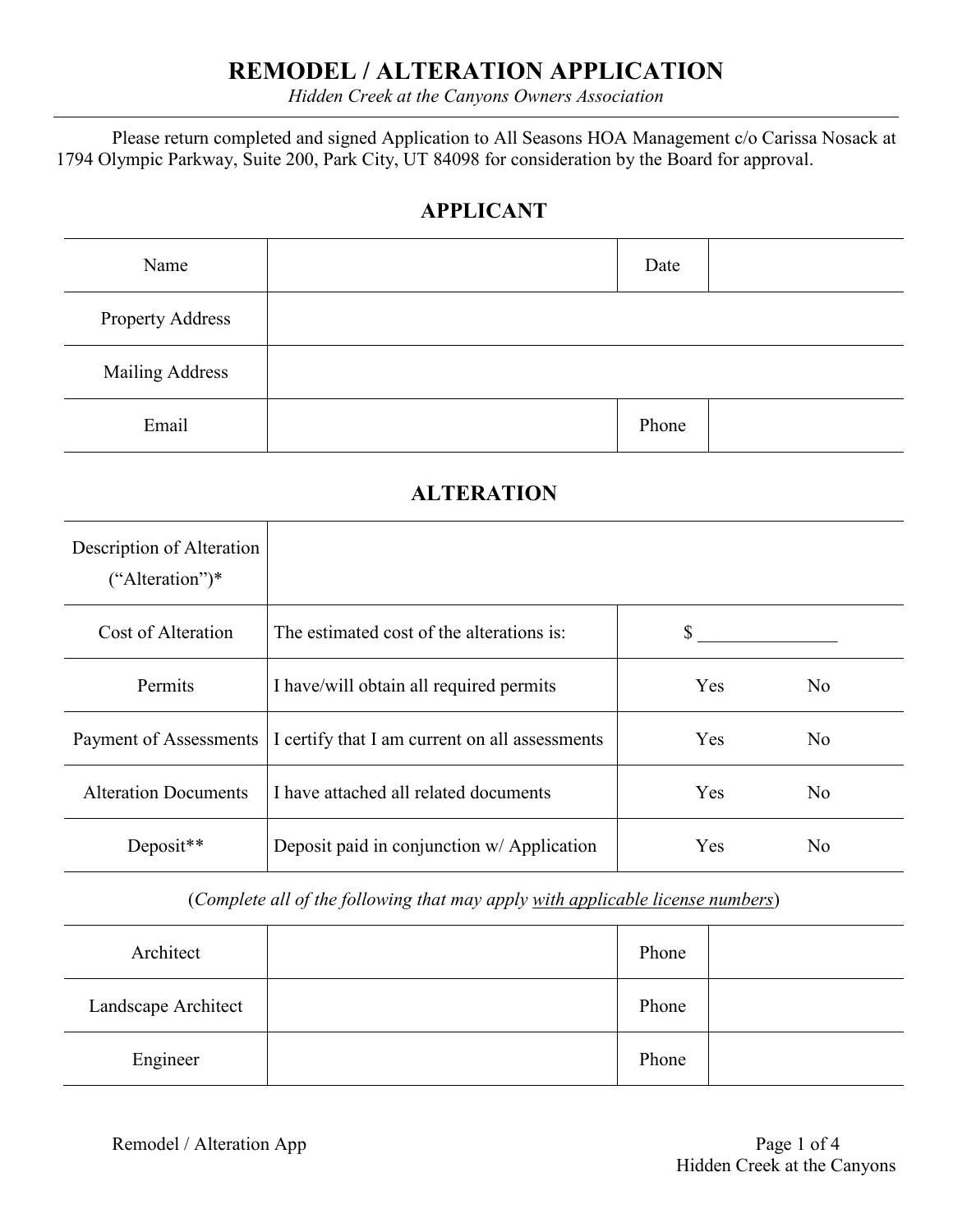| Septic Engineer | Phone          |  |
|-----------------|----------------|--|
| Contractor***   | Phone<br>Email |  |
| Lender          | Phone          |  |

\* Removing/Altering a partition wall or creating an aperture between adjoining units requires strict adherence to Utah Code [57-8-4.5.](https://le.utah.gov/xcode/Title57/Chapter8/57-8-S4.5.html?v=C57-8-S4.5_1800010120140701)

\*\* *See* the Deposit Schedule below; deposits shall be refundable for applications that are not approved, minus costs incurred.

\*\*\* Proof of general contractor's liability insurance of at least one million dollars of coverage per occurrence.

### **AGREEMENT**

By submitting this Application, the Owner AGREES AS FOLLOWS:

- 1. **Scope of Work**. All proposed Alterations shall be fully submitted prior to Association review; and must be approved in writing prior to the commencement of any work. Any and all plans, blueprints, designs, photos, sketches, *list of materials*, contractor's certificate of insurance, or other information pertinent to this Application (the "Alteration Documents") must be submitted with this Application. The Owner must obtain all applicable building permits and approvals and provide such to the Association prior to beginning any Alteration. Any deviation from the information provided herein or accompanying this Application is expressly prohibited and performance of such unauthorized alterations may subject any violating Owner to enforcement action. Amendments to the Application may be authorized after written approval by the Board and the applicable Summit County official(s), as necessary.
- 2. **Construction Rules**. Work on the Alteration shall not be performed outside of the hours between 8:00 AM and 6:00 PM. The site of the Alteration must be cleaned and tidy at the end of each day and no materials or equipment may be left outside of the Unit unless previously approved by the Association in writing. An Owner or their agents may not dispose of any materials in the Association's trash dumpsters. Prior authorization must be obtained from the Association, in writing, regarding size, location, and duration before bringing or maintaining an onsite dumpster.
- 3. **Diligent Construction**. Approval of alterations not commenced within the 12-month period following the date of approval of this Application (the "Construction Period") shall immediately expire and be automatically revoked. If the Alteration is not completed within the Construction Period, the Owner must request a written extension from the Board. The Board may grant extensions as it deems appropriate. If the Alteration is not completed within the Construction Period, subject to any extensions, the Owner shall accrue fines of \$150.00 every 10 days until the Alteration is complete.
- 4. **Deposit**. Owner shall submit with every application the applicable deposit (the "Deposit") according to the Deposit Schedule. The Deposit may be used to offset expenses incurred by the Association, including, but not limited to; damage to the Common Area, fines, penalties, and costs to repair or mitigate liabilities that are the responsibility of the Owner. The Deposit shall not restrict the amounts of monies the Association may charge against the Owner for reimbursement of expenses (including but not limited to additional inspections, consultants and administrative time) incurred by the Association or penalties assessed against the Owner related to the Alteration. The remainder of the Deposit, if any, shall be returned within 30 days upon satisfactory completion of the Alteration, which includes-final inspection and reconciliation of Deposit by the Management Company. Return of the Deposit shall not prevent the Association from seeking reimbursement of any applicable charges discovered after the date of the return.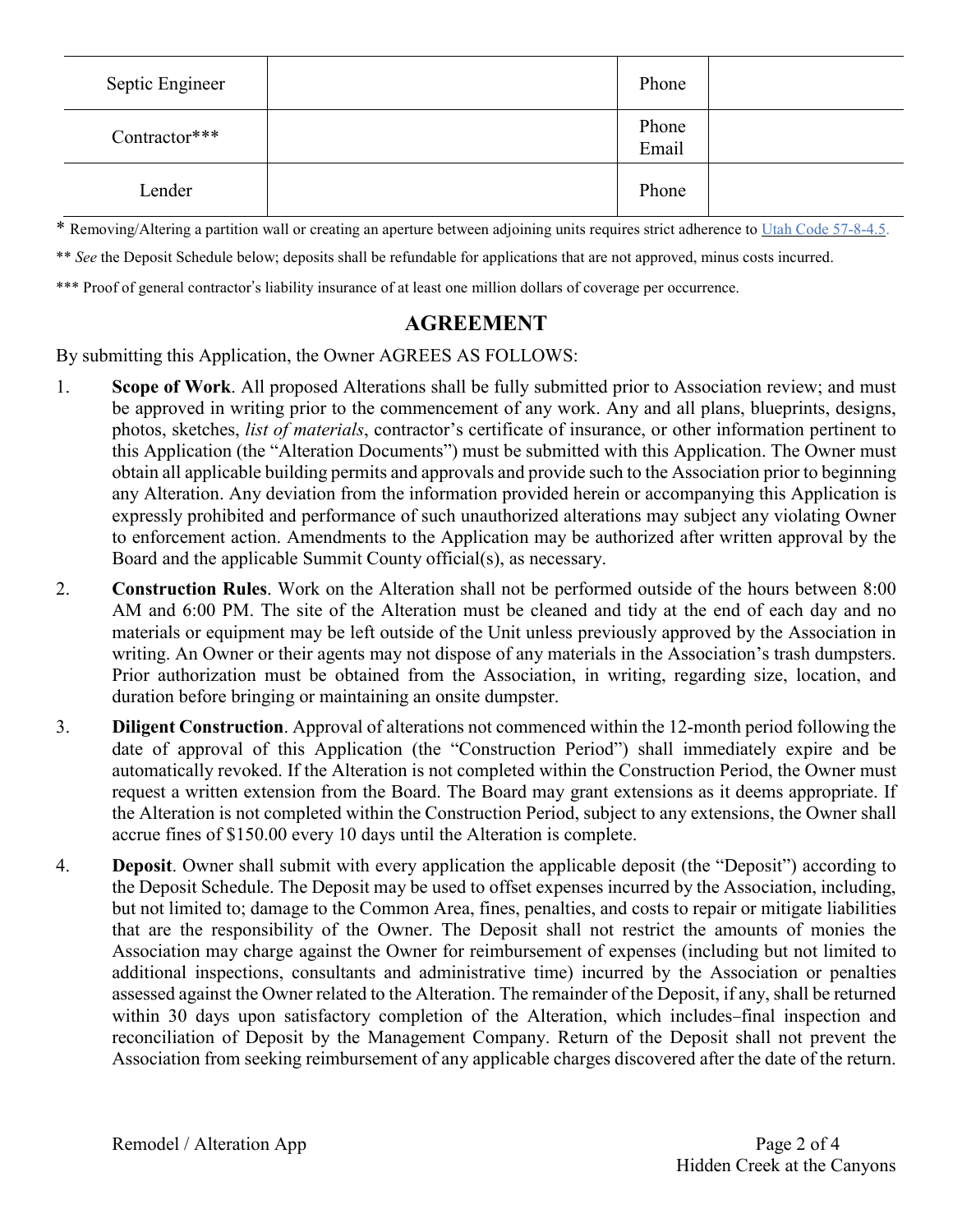- 5. **Compliance with Association Standards and Rules and Regulations**. Owners shall provide copies of the Association's governing documents and ensure their agent's compliance with the covenants, conditions, restrictions, easements, rules, regulations, design guidelines, applicable building or fire codes, applicable building permits or approvals, and the like (the "Association Standards") contained in the Association's governing documents.
- 6. **Liability for Damage**. Owner assumes complete liability for all injuries to persons and/or property damage to the Common Area or other Units arising out of the Alteration. If the damage is not repaired in a timely manner, as determined at the discretion of the Board, the Association may make the repairs and deduct the expenses from the Deposit or assess the costs therefor against the Owner.
- 7. **Liability for Mitigation**. Owner assumes complete liability for all expenses incurred by the Association mitigating damage to the Common Area and/or other Units arising out of the Alteration. Such expenses may be deducted from the Deposit or be assessed against the Owner.
- 8. **Concealed Conditions**. All Building and Fire Code violations and/or deficiencies discovered during the course of the Alteration shall be reported to the Association and shall be corrected at the Owner's sole expense, to the extent the conditions are assigned to the Owner by maintenance obligations in the Declaration or requirements related to updates in applicable code(s). The Association shall not be liable for any injury or damages related to or resulting from unreported conditions.
- 9. **Licensed and Insured Vendors**. Only licensed and insured construction managers, contractors, subcontractors, vendors, or similar persons shall make, direct, or oversee Alterations within the Association. Any person acting in any capacity relating in any way to the performance of an Alteration must carry or be covered by both a Workers Compensation Insurance policy and a Commercial General Liability Insurance policy. Even if licensed and insured, any such person otherwise qualified to perform an Alteration may be banned from performing Alterations within the Association if, in the opinion of the Board, such person is unreliable, unsafe, or has a pattern of violating the Association's Standards or applicable law. All employees or agents of a person conducting an Alteration must have and provide, if asked, a valid Utah or similar government form of identification.
- 10. **Inspections**. The Association shall have the right, but not the obligation, to periodically inspect the Alteration without prior notice. Owner agrees to allow reasonable inspections. If an inspection is denied, Owner may be fined up to \$500.00 per instance and agrees to halt all work on the Alteration until an inspection is granted. Such inspections do not relieve the Owner of their obligations to adhere to the approved Application or any damage or injury resulting from or reasonably connected to the Alteration.
- 11. **Water and Utility Shutoffs**. Water and utility shutoffs to the Unit shall be coordinated and pre-approved by the Association or its agents at least two business days prior to the requested shutoff date. Failure to comply with this Section will result in a \$100.00 fine per instance.
- 12. **Indemnity**. Approval or inspection of the Alteration shall not relieve the Owner from bearing full liability for any injury or damage related to the Alteration. Owner agrees to indemnify, hold harmless and defend the Association or its officers, directors, employees, and agents from claims arising from the Alteration or the actions of the Owner or the Owner's agent(s).
- 13. **Enforcement Provisions**. The Association shall have the authority to impose monetary penalties, fines, suspend work as well as workers' access to the Alteration, cure the violation or repair the damage and assess the costs of such against the Owner, or take any such other action as permitted by Utah law or under the Association's governing documents. The Association shall not be limited to any single enforcement remedy and may use enforcement action cumulatively, as deemed necessary or appropriate by the Board.
- 14. **Dispute Resolution**. Any dispute under this Application must proceed to mediation prior to filing a lawsuit, if elected by the Association.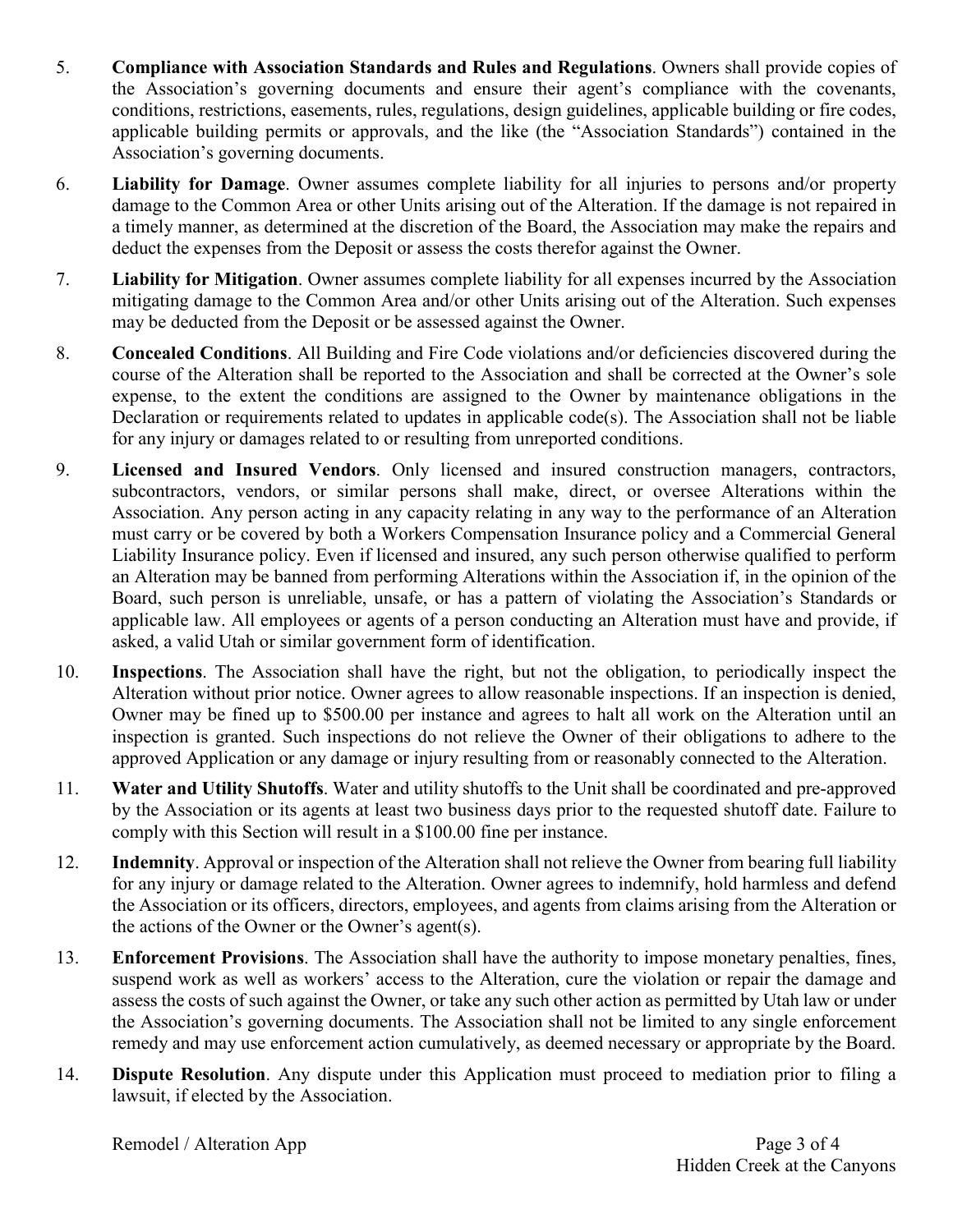I hereby certify with my signature that I have read, reviewed, and accept these terms and the Association's governing documents and the Rules and Regulations and agree to comply with all Association Standards set forth therein. I also certify that I have the authority to bind all other Owners, if any, of the Property Address listed above.

**OWNER:**

*Owner Date*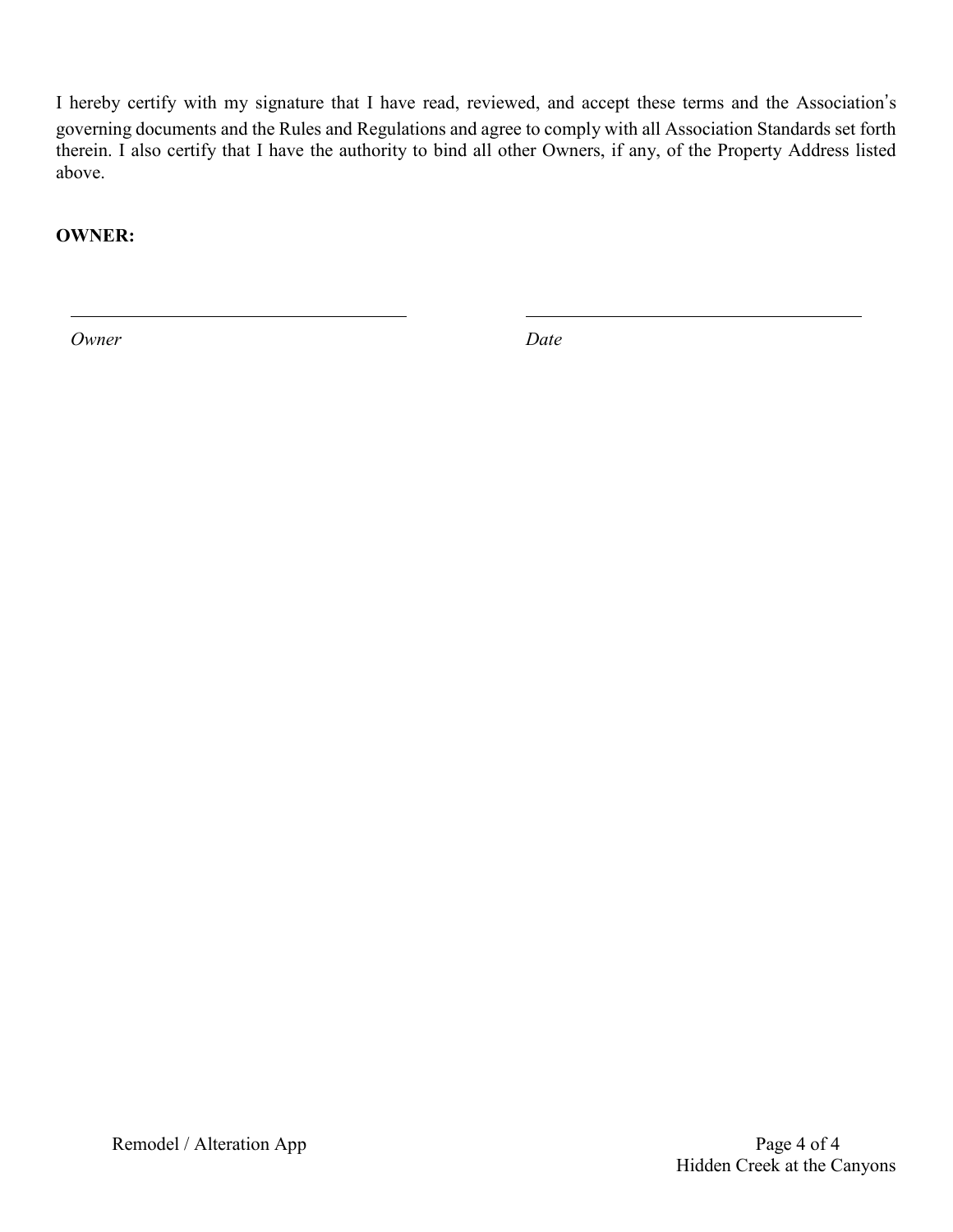# **Deposit Schedule**

| <b>Nature of Improvement</b>                                             | <b>Single Application</b>                             | Non-refundable<br>Fee<br>(not to exceed \$250) | <b>Deposit</b><br>(not to exceed<br><b>\$3000)</b> |
|--------------------------------------------------------------------------|-------------------------------------------------------|------------------------------------------------|----------------------------------------------------|
| Application for Improvement based on<br>Preapproved Standards/Guidelines |                                                       |                                                |                                                    |
|                                                                          | Water Heater                                          | \$50                                           | n/a                                                |
|                                                                          | Exterior Door(s) Replacement<br>Window(s) Replacement | \$50<br>\$50                                   | \$250<br>\$500                                     |
| Exteriors                                                                |                                                       |                                                |                                                    |
|                                                                          | Personal decks, sky light,<br><b>HVAC</b>             | \$100                                          | \$2000                                             |
|                                                                          | Patio                                                 | \$50                                           | \$500                                              |
|                                                                          | Gas Line                                              | \$50                                           | \$250                                              |
| Interior – Cosmetic Only                                                 |                                                       |                                                |                                                    |
|                                                                          | Flooring                                              | \$50                                           | \$250                                              |
|                                                                          | Kitchen Remodel                                       | \$50                                           | \$500                                              |
|                                                                          | <b>Bathroom Remodel</b>                               | \$50                                           | \$500                                              |
| <b>Interior Structural</b>                                               |                                                       |                                                |                                                    |
|                                                                          | Plumbing, HVAC, Venting                               | \$100                                          | \$2500                                             |

**INSTRUCTIONS**: Please select each box that applies to your Application (Fee(s)/Deposit(s)):

Deposit Schedule Page 1 of 2 Hidden Creek at the Canyons